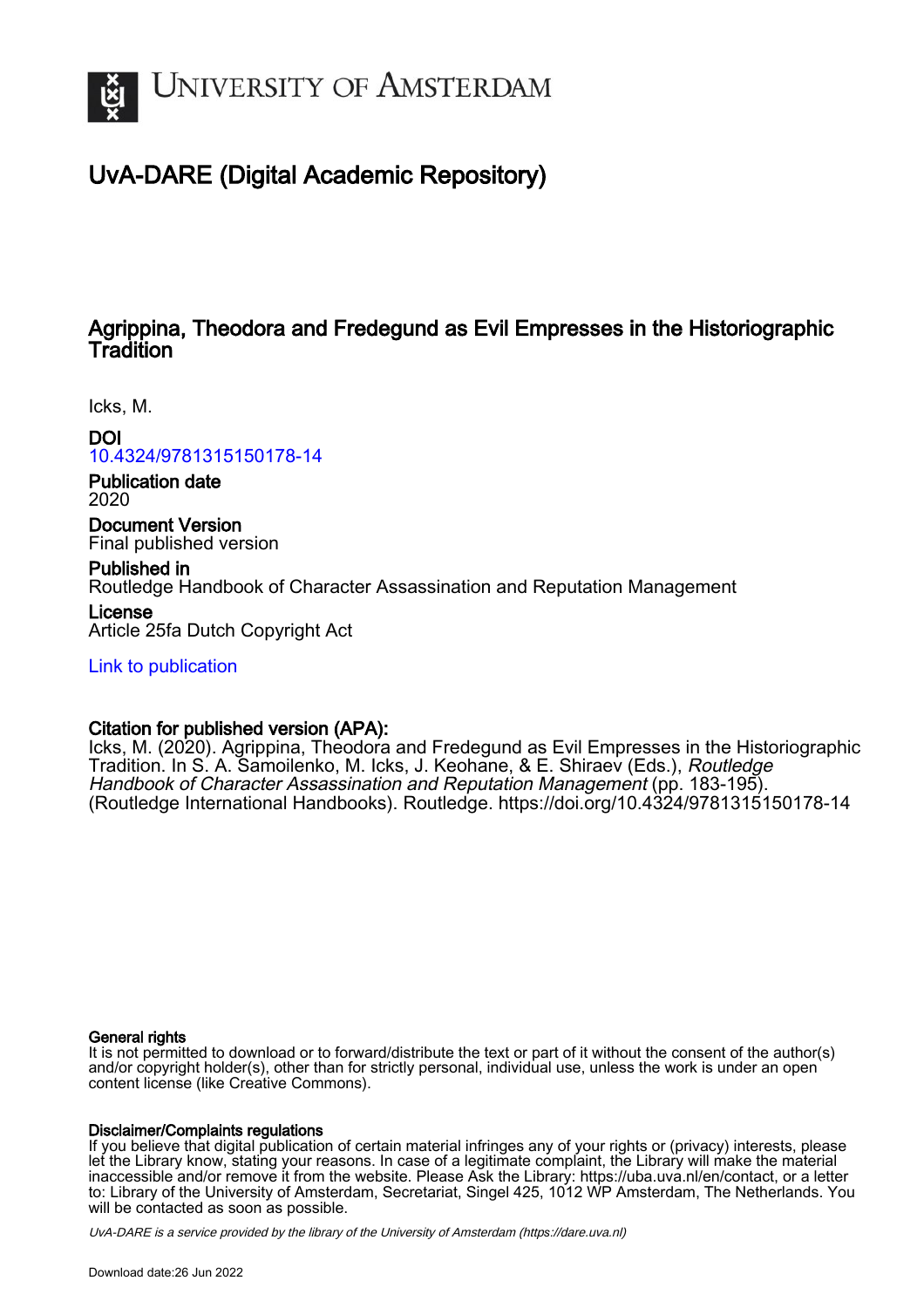# <span id="page-1-0"></span>AGRIPPINA, THEODORA AND FREDEGUND AS EVIL EMPRESSES IN THE HISTORIOGRAPHIC TRADITION[\\*](#page-11-0)

# *Martijn Icks*

When contemplating character assassination, we are inclined to think first and foremost of attacks on living targets, such as candidates calling each other names in an election campaign, members of the opposition smearing an incumbent leader, or the press bashing an unpopular minister. When contemplating character assassins, most of us will think of politicians, spin doctors and journalists. Few will associate practices of smear and slander with historians, who may rather conjure up images of dusty archives and ivory towers. As professional scrutinizers and caretakers of the past, historians are not supposed to be partisan, but to provide impartial reconstructions of times gone by, based on a careful consideration of the evidence – in the words of the nineteenth-century historian Leopold von Ranke, to describe the past "as it has actually been" (Vierhaus, 1977). At the same time, their key role in recording and interpreting the past gives historians a considerable amount of control over the posthumous reputation of historical figures. While they are by no means the sole guardians of collective memory – monuments, stories, rituals and symbols all have their role to play – their verdict can definitely have a long-lasting impact. (See Burke, 1989 for history as social memory and the historian's role in shaping it.)

Before historiography, the writing of history, became an academic endeavour in the nineteenth century, the potential of historians to establish or destroy the characters of the great men and women of the past was perhaps more evident. Modern academic debate on historical figures is a never-ending process of contesting and fine-tuning interpretations, of weighing arguments against counterarguments. In pre-modern times, most historians considered themselves less bound by strict notions of fairness and objectivity. Rather than seeing their portrayal of characters and events as one particular interpretation in an ongoing debate, they often presented their accounts as definitive. If they found an appreciative audience, their histories would still be read long after the kings, queens and generals they discussed had passed out of living memory. That made them a force to be reckoned with indeed. No matter how much effort a ruler made to polish his image during his lifetime, erecting grand monuments to his glory and displaying himself in splendour, he could not ultimately control how he would be remembered by posterity. Those writing the account of his reign often could, and did.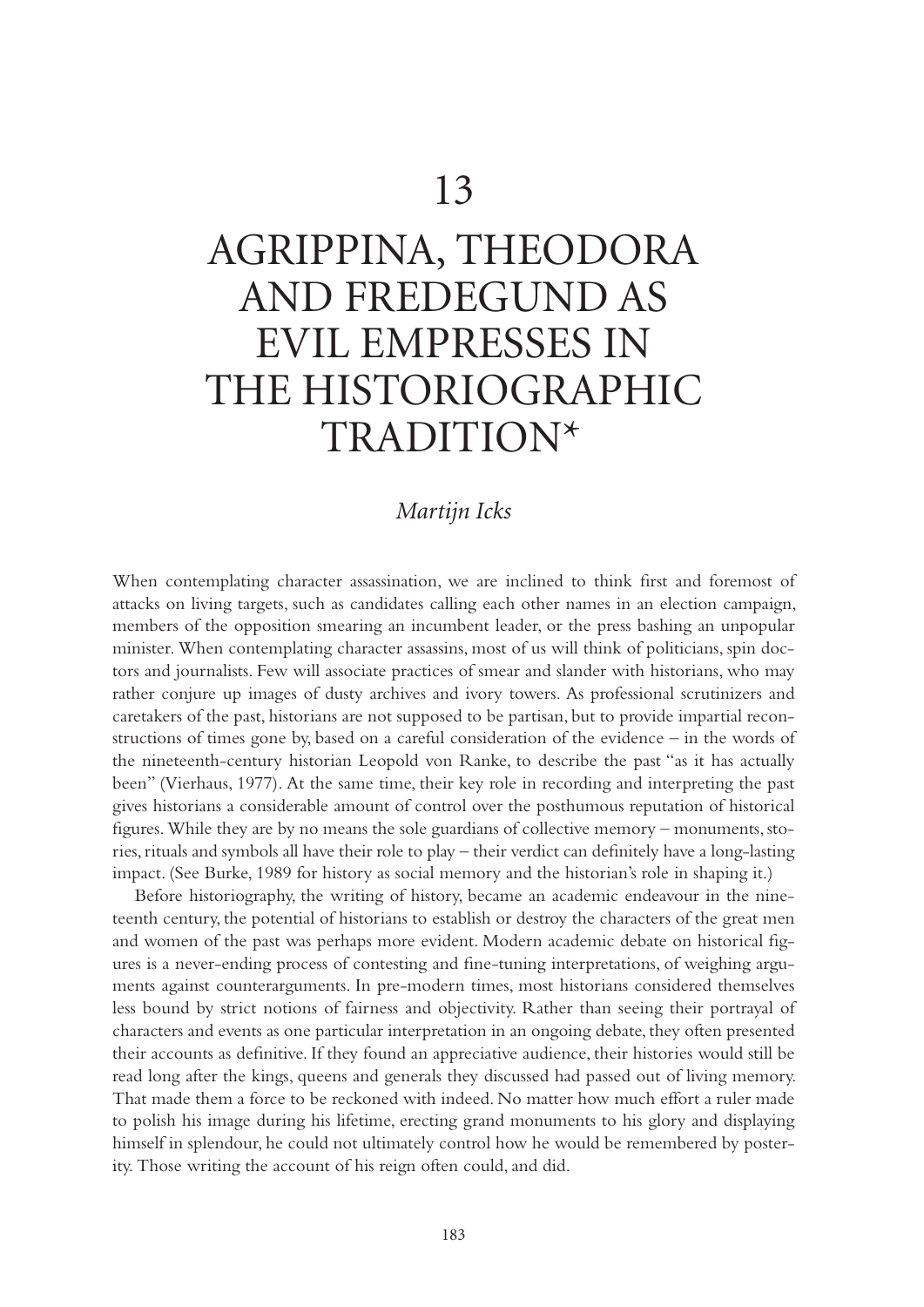<span id="page-2-0"></span>In this chapter, I will discuss three historical figures who have fallen victim to fierce character attacks in the historiographic record: the Roman empress Agrippina the Younger (15–59 ce), the Byzantine empress Theodora (c. 500–548 ce) and the Frankish queen Fredegund († 597 ce). It is no exaggeration to state that they are traditionally regarded as the most notorious imperial<sup>1</sup> women of their respective cultures. All three lived in ancient or early medieval times, when historians were inclined to regard the writing of history as an expressly moralizing exercise, often allowing themselves ample room to shape the course of events into a compelling dramatic narrative and to portray historical figures as heroes or villains. (For a general discussion of Roman (imperial) and (early) medieval historiography, see Breisach, 1994, pp. 60–106; Lendon, 2002; Spiegel, 2002.)

Historiographic works are a relatively rare commodity for the ancient and early medieval world, in part because only a small elite had the required literary skills and leisure to write history, in part also because many works have not survived the ravishes of time. As a consequence, the posthumous reputations of Agrippina, Theodora and Fredegund have each in large part been established by a single hostile author: respectively, the historians Tacitus, Procopius and Gregory of Tours.<sup>[2](#page-11-0)</sup> It is no coincidence that these perpetrators are all men, while the persons they wrote against are all women. Agrippina, Theodora and Fredegund were empresses and queens who wielded a remarkable amount of influence in patriarchal societies that tended to regard rulership as the exclusive domain of men, which made them stand out as potential targets for character attacks. (For Roman and early Byzantine empresses, see Bauman, 1992; Wood, 1999; Kunst and Riemer, 2000; Temporini-Gräfin Vitzthum, 2002; Kolb, 2010; for Merovingian queens, see Dailey, 2015.)

It will be the purpose of this chapter to examine how ancient and early medieval historians cast powerful women in a negative light. At times, I will also comment on the way these women's bad reputations related to the reputations of the men they were closely associated with, their husbands and sons. In my analysis, I will give due consideration to the five "pillars" of character assassination (see Chapter 1 of this volume): attacker, target, medium, audience and context. Among the questions to be addressed are the following: What were Agrippina, Theodora and Fredegund attacked for? How were these accusations related to their gender and the roles women were expected to play in ancient and early medieval cultures? Who were the historians who attacked them, what motivated their attacks and what audiences were they trying to convince?

Evidently, the three cases under discussion cover a broad range, from first-century Rome to sixth-century Constantinople and Merovingian France. In many ways, the historians responsible for the character attacks stand in different cultural and religious traditions from each other. Nevertheless, all three of them employ a moralizing historiographic discourse against female members of the ruling family. While it would be ill-advised to assume that these three cases are entirely representative of broader trends, their comparison allows us to explore the various ways in which such historiographic discourses could be put to use to engage in character assassination.

# **Agrippina and Tacitus**

It is hard to imagine a woman with better family connections than Julia Agrippina (15–59 CE), better known as Agrippina the Younger.<sup>[3](#page-11-0)</sup> She was a descendant of Emperor Augustus, the founder of the Julio-Claudian dynasty, a granddaughter of Emperor Tiberius, a sister of Emperor Caligula, a niece of Emperor Claudius, whom she married, and the mother of Emperor Nero. If she had been born a man, she would have been a strong candidate for the imperial purple. Since that road was barred to her, she satisfied her ambitions by exerting influence through the men around her – particularly her husband Claudius (r. 41–54  $CE$ ) and her son Nero (r. 54–68  $CE$ ),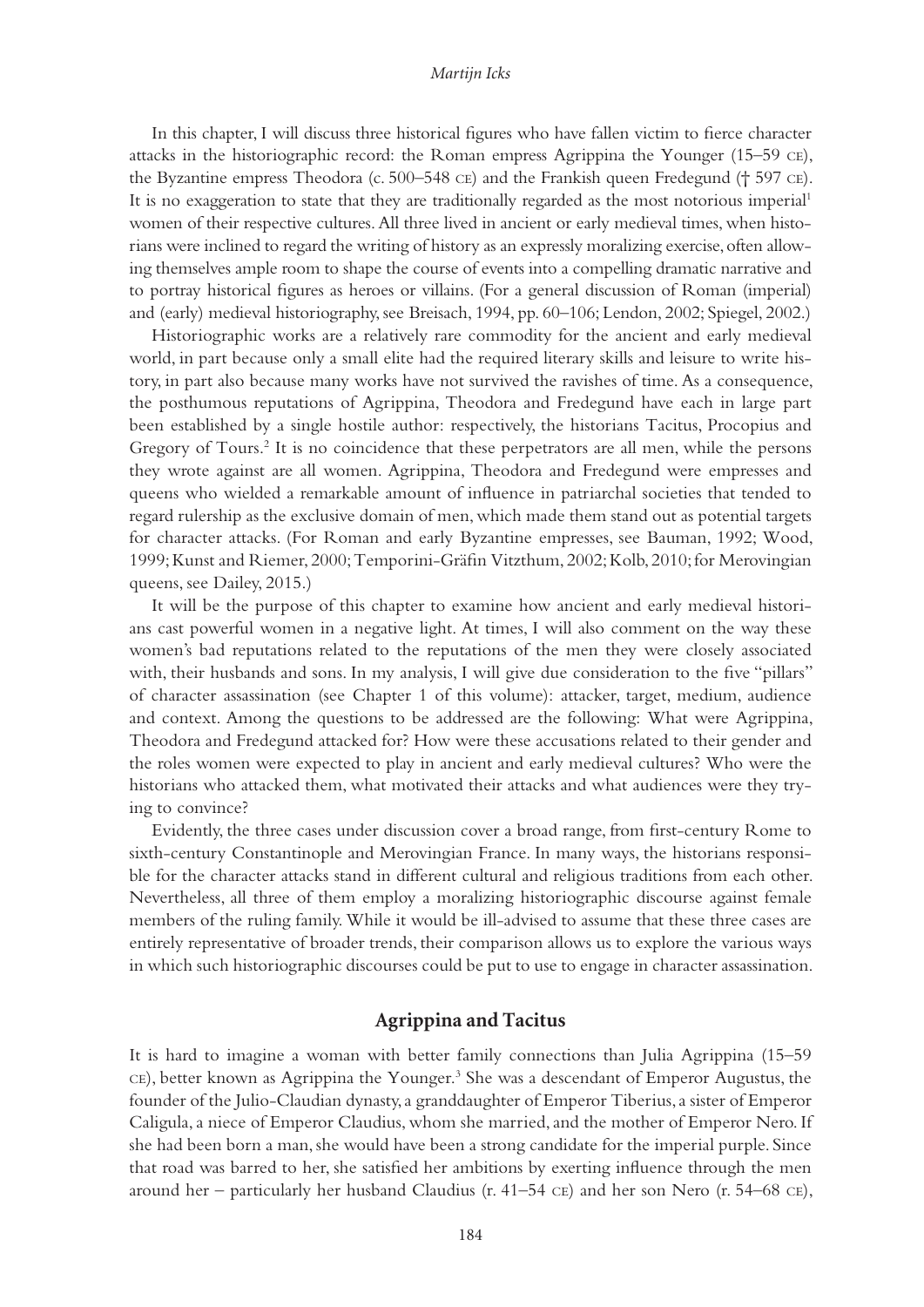who finally freed himself from her meddling by having her murdered. Agrippina's high profile and strong-willed character have made her an irresistible object of study to modern historians, who tend to present us with a more nuanced view than that of the black-hearted harridan we encounter in most of the ancient sources (e.g., Barrett, 1996; Foubert, 2006; Ginsburg, 2006; Baus, 2015).

Agrippina's bad reputation has been established above all by Publius Cornelius Tacitus (*c*. 56–120 ce), generally regarded as the greatest historian of imperial Rome. Like most Roman authors, he belonged to the elite, having been born to a family of equestrian rank and later gaining admittance to the highest social class, that of the senators. His major historical works, the *Histories* and the *Annals*, the latter featuring Agrippina, were written in the early second century ce. They present us with a vivid, but gloomy picture of life in Rome under the emperors. Tacitus was a cultural pessimist who lamented the loss of freedom that one-man-rule had brought, particularly to his own senatorial class, whose attitude towards the autocratic Caesars he characterized as defined by flattery, unease and secret resentment. These themes will certainly have resonated with his primary audience, which consisted of fellow senators and other members of the Roman elite who had the leisure and cultural baggage to read history (Syme, 1958; Mellor, 2011; Strunk, 2017).

Tacitus's portrayal of Agrippina is extremely hostile – even more so than her notorious predecessor Messalina, she emerges as the great female villain of the *Annals*. It might seem strange that the historian devotes so much time and effort to the vilification of a woman who had passed away before he was five years old and whose heyday lay half a century in the past at the time of writing. His negative take becomes more understandable when placed in the context of the moralizing discourse of the time. Roman authors thought that history should be truthful, but also provide the reader with *exempla* (anecdotal examples) of virtue and wickedness; the former to inspire imitation, the latter to discourage it. Hence the heroic or reprehensible deeds of historical actors were celebrated or denounced to instil moral lessons (Roller, 2004; 2009; Mehl, 2014). In the *Annals*, Tacitus remarked that it was the historian's primary duty "to ensure that merit shall not lack its record and to hold before the vicious word and deed the terrors of posterity and infamy" (3.65). Throughout the work, emperors, empresses, senators and other individuals are constantly held up to moral scrutiny – and often found wanting.

Before we turn to Tacitus's attacks on Agrippina, it is good to stress that he was by no means the empress's original character assassin. In the tragic play *Octavia*, for instance, probably performed not long after Nero's death, she already appears in ghostly form as a cruel, ambitious woman who did not hesitate to murder her own husband. (See Kragelund, 2016 for a detailed discussion of the play.) In general, many negative stories about imperial women in historiographic works will have originated in contemporary rumours and allegations, meant to smear the men with whom they associated and to chastise them for overstepping gender boundaries (Ginsburg, 2006, pp. 106–107). Tacitus could tap into this hostile tradition to construct his own image of Agrippina.

## *Attacks on Agrippina*

The theme of power and domination runs through Tacitus's account of Agrippina. Referring to her marriage to Claudius, which made Agrippina the undisputed "first lady" of Rome, the historian leaves no doubt who was henceforth in charge:

From this moment it was a changed state [*versa ex eo civitas*], and all things moved at the fiat of a woman – but not a woman who, as Messalina, treated in wantonness the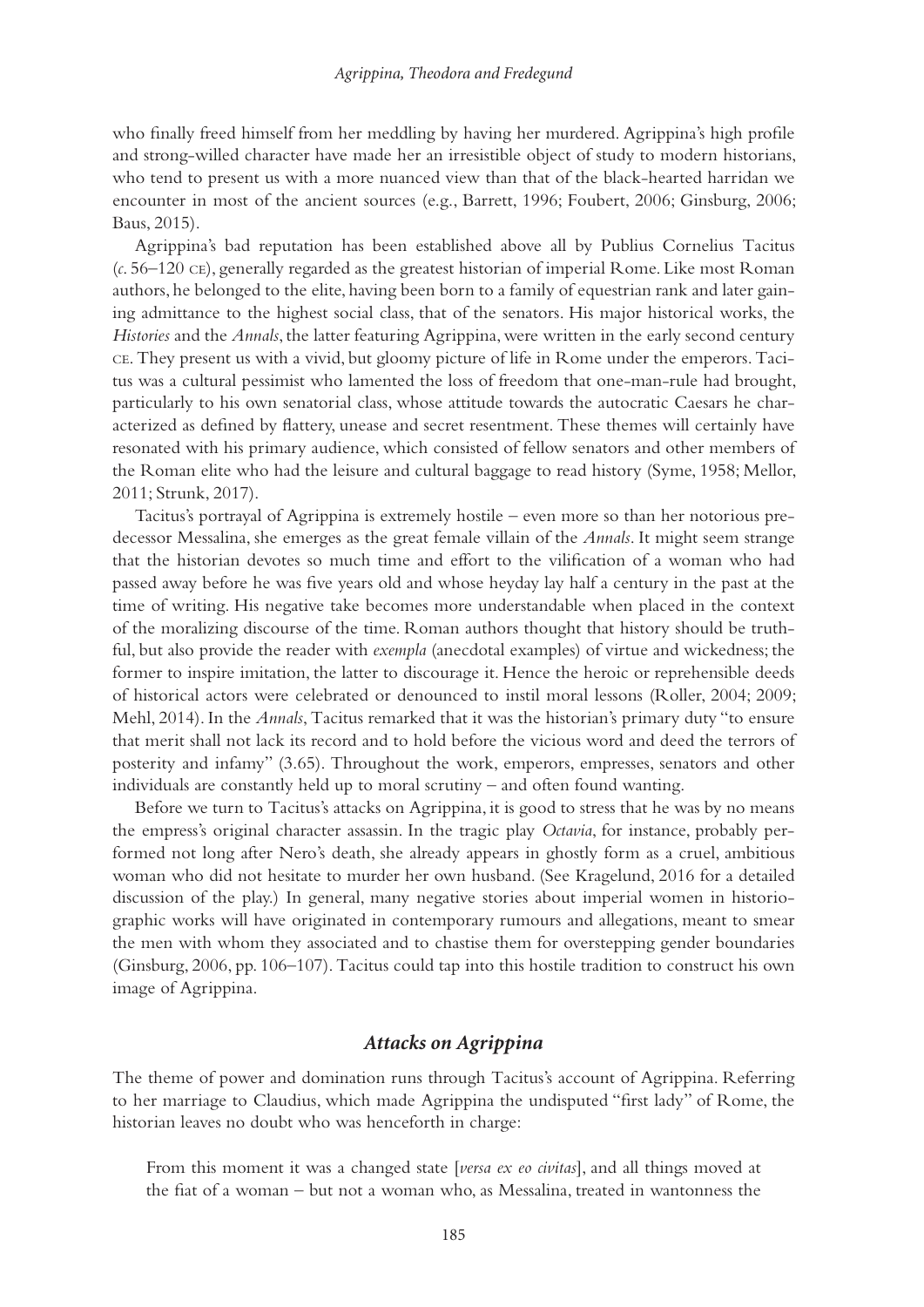Roman Empire as a toy. It was a tight-drawn, almost masculine tyranny [*quasi virile servitium*].

*(*Annals *12.7)*

The quote is significant for several reasons. Firstly, it paints a contrast between Agrippina and Messalina, Claudius's previous wife and the mother of his only son, Britannicus. While this empress had also been cast in a very negative light in the *Annals*, her image is that of a frivolous woman who shows no interest in political power for its own sake, but is driven by her insatiable sexual desires (Joshel, 1997). For Agrippina, as the reader will soon learn, power and control are everything. Secondly, the words *versa ex eo civitas* echo the words Tacitus had used at the beginning of the *Annals* to indicate the commencement of Augustus's sole rule after his victory at Actium: *verso civitatis statu*, "it was thus an altered world" (1.4.1). Agrippina is thus implicitly compared to Rome's first emperor, a clear hint that she and not Claudius holds the reins of government. This can also be gleaned from the fact that Tacitus's narrative does not focus on the emperor from this point onwards, but puts the spotlight on the empress instead (Ginsburg, 2006, pp. 19–21).

We encounter several negative female stereotypes in Tacitus's portrayal of Agrippina. One of these is the image of the *dux femina* or "commander woman". Tacitus uses this term in a literal sense to refer to barbarian queens like the British Boudicca who lead their armies in the field, but also applies it to women who encroach on the masculine domain by aspiring to political and military influence (Ginsburg, 2006, pp. 112–116; see also Icks, 2017, pp. 71–74 for the literary depictions of Agrippina and Boudicca as authorial comments on a lack of "proper" male authority). According to the historian, Agrippina burned "with all the passions of illicit power" (13.2). Time and again during the reigns of Claudius and Nero, she attempts to cross boundaries that are meant to shut women out from political and military matters. Tacitus presents us with a series of examples: Agrippina sitting in state before the Roman standards receiving homage from captives of war, "the advertisement of her claim to a partnership in the empire" (12.37); Agrippina listening in on Senate meetings, which were moved to a different location for her convenience (13.5); Agrippina preparing to ascend the imperial tribunal while Nero was receiving a foreign embassy and only being prevented from doing so because her son hastily came down to greet her (13.5).

Yet no matter how domineering and power-crazy she may have been, Tacitus makes it clear that the empress could only exercise her will through the men she sought to control. Throughout the narrative, we see her scheming and deceiving to get her way. In her relationship with Claudius, Agrippina is clearly the dominant partner, manipulating the docile emperor to do her bidding through accusations, threats and pleas. Their roles appear to have been shaped after those of stock characters from comic theatre, with Agrippina playing the *matrona imperiosa* (commandeering wife) to Claudius's *senex stultus* (old fool) (Ginsburg, 2006, p. 23). Many of the empress's actions also fit another negative female stereotype, that of the *saeva noverca* or wicked stepmother: after all, she intrudes in her husband's family to rob the legitimate heir (Britannicus) of his inheritance and secure it for her own son – an inversion of the protective role mothers were supposed to play (Watson, 1995, pp. 192–197; Ginsburg, 2006, pp. 107–112). Nero, however, proved more difficult to control than Claudius, prompting Tacitus to comment that Agrippina was "capable of presenting her son with an empire but not of tolerating him as emperor" (12.64).

Other traits Agrippina is frequently associated with in the *Annals* include fierceness and ruthlessness. She is described as *ferox* and *atrox*, both words meaning "fierce" and usually applied to men; yet another indication that the empress is aspiring to a masculine role (Ginsburg, 2006, pp. 37–38, 41–42; see also Kaplan, 1979). The people who stand in her way tend to meet a grim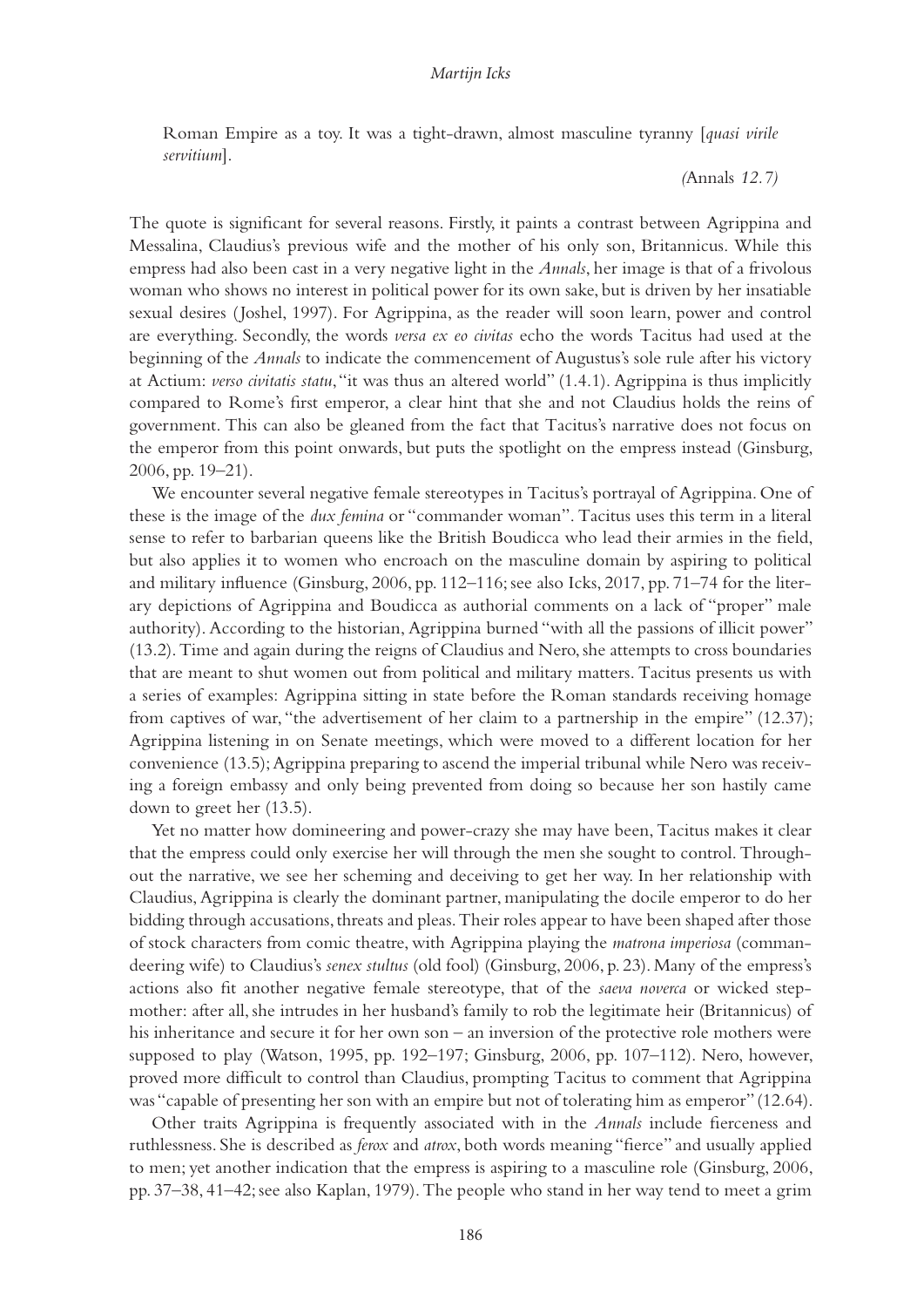<span id="page-5-0"></span>fate. Some of them fall victim to false charges, such as the noblewomen Lollia and Calpurnia, who roused Agrippina's jealousy as potential rivals for the affections of Claudius (12.22); or the tutors of Britannicus, who met exile or death because they stood in support of their pupil (12.41). At other times, the empress even stoops to murder – for instance in the case of the proconsul Junius Silanus, whom she has poisoned as a potential claimant to the imperial purple (13.1); and of course in the case of Claudius himself, who is removed to make room for Nero  $(12.66-67)$ .

Finally, there are accusations of sexual transgression to be considered, a stock-in-trade of the "bad empress" in Roman literature (Ginsburg, 2006, pp. 116–130). Agrippina has no use for marital fidelity: she starts an affair with the imperial freedman Pallas, a powerful influence at court who had brokered her marriage to the emperor and later persuades him to favour Nero over Britannicus as his heir (12.25). Tacitus also highlights the incestuous nature of Agrippina's marriage to Claudius, who was her uncle (12.5–7).[4](#page-11-0) Even more damning are the empress's actions in her final years, when her grip on Nero is slipping: in an ultimate attempt to bring him back under her spell, "she presented herself on several occasions to her half-tipsy son, coquettishly dressed and prepared for incest" (14.2). All of these transgressions are not committed from lust, but from ambition. The message is clear: when power was at stake, there was nothing Agrippina was not prepared to do.

## **Theodora and Procopius**

If Agrippina had unsurpassed family connections, the opposite is true for Theodora (*c*. 500– 548 ce), whose father was a Constantinopolitan circus bear trainer. She spent her early years in the entertainment business, working as an actress and possibly engaging in prostitution, although the latter may just be a slur. In a remarkable rags-to-riches story, she caught the eye of the future emperor Justinian (r. 527–565 ce), who was apparently so smitten by her beauty and sharp mind that he took her as his wife – a union only made possible after the repeal of a law forbidding men of senatorial rank to marry actresses. Once she had gained the throne on her husband's side, Theodora was not content to stay in the background, but played a prominent role in public affairs. Given her remarkable biography, it will come as no surprise that she has garnered more scholarly attention than any other Byzantine empress (e.g., Cesaretti, 2004; Evans, 2011; Potter, 2015).

Our main source of information on Theodora's life is the contemporary author Procopius of Caesarea (*c*. 500–555 ce), who hailed from a local aristocratic family and was involved in several military campaigns across the Mediterranean as the legal adviser and personal secretary of Belisarius, Justinian's foremost general. The three great works he produced give complementary accounts of Justinian's reign, but from very different angles. The *History of the Wars*, concerned with the regime's military activities, gives a critical but balanced assessment of the emperor; whereas the *Buildings*, commissioned by Justinian himself, is a panegyric to the man's architectural achievements (Rubin, 1954; Cameron, 1985; Kaldellis, 2004b; Treadgold, 2007, pp. 176–226). However, Procopius struck a much more hostile tone in his third work, the *Anecdota* or *Secret History*, revealing his thorough disillusionment with the imperial administration. In bitter terms, the author associates Justinian, Theodora and their cronies with tyranny, repression, corruption and greed. The resulting work is not a history in the traditional sense of the word, but rather calls to mind the Classical court orations of Lysias and Demosthenes, presenting a damning case against the individuals it seeks to attack (Treadgold, 2007, p. 209).

Evidently, caution was in order. The *Secret History* or *Anecdota* received those titles<sup>[5](#page-11-0)</sup> for a reason: it was never published during the author's lifetime. In all likelihood, the work was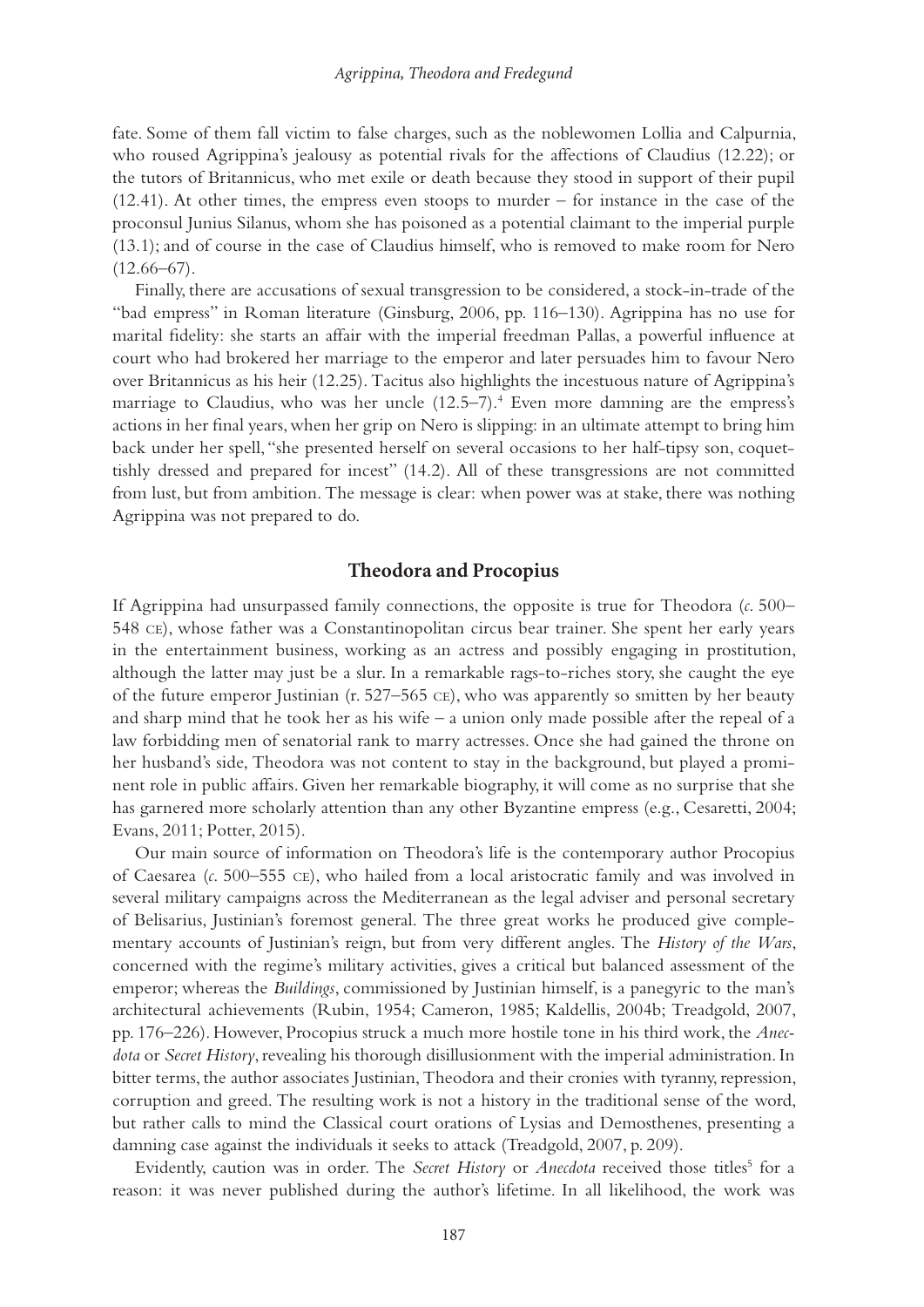composed in the years immediately following Theodora's death in 548 ce. However, since Justinian was still alive, it would have been very risky, if not downright suicidal, to bring it out in the open. Procopius may have intended to incorporate the hostile material in the *Wars* after the emperor's death, but it turned out that Justinian would outlive him, so the opportunity never arose (Treadgold, 2007, p. 187; Kaldellis, 2010, pp. xxv-ii). Presumably, the *Secret History* circulated discreetly among factions which were opposed to the imperial regime and sympathized with Procopius's grim view of current affairs. The readership may have included aristocrats, clergymen, military officers, civil servants, provincials and philosophers who had been antagonized by Justinian's many innovative and often repressive measures (Beck, 1986, p. 23; Kaldellis, 2004b, pp. 1–2). There is no way to tell how widely the work was read, but it evidently managed to survive somehow, far outlasting its author as well as the targets of its vitriol.

#### *Attacks on Theodora*

There is a remarkable dichotomy to Procopius's attacks on Theodora. Although allegations of sexual depravity play no role in her portrayal as empress, the detailed account of her youthful days as an entertainer in Chapter 9 of the *Secret History* focuses heavily on her lewd behaviour. Taking into account the ancient notion that character was constant, the moral flaws revealed in this chapter reflect badly on Theodora's later life as well, even if her conduct may then have been beyond reproach in this regard (Ziche, 2012–13, p. 318).

Procopius claims that the future empress started prostituting herself as soon as she was old enough to do so, putting "her whole body to work" for her customers (9.11–12). The author repeatedly stresses the shamelessness with which she put herself on display, stripping for any passers-by and climbing on a couch during a dinner party to lift her clothes up and make a spectacle of herself (9.14; 9.17). Particularly scandalous is the story that she had geese peck barley grains off her genitals in a stage act (9.20–21). Such tales fit a long-standing discourse depicting actors and prostitutes as infamous because they put their bodies on display for the pleasure of others (Edwards, 1997). Theodora's insatiable sexual appetite is another well-worn trope: she actively flirts with potential customers, especially beardless youths (9.15), complains that her body only has three orifices for penetration (9.18) and wears out dozens of virile lovers during all-night orgies (9.16).

Hartmut Ziche has suggested that the sexual slanders against Theodora are in line with invective against male tyrants, evoking notoriously lewd emperors such as Tiberius and Caligula. Based on this assumption, he argues that the stories depict Theodora as a "bad emperor" rather than a "bad empress" (Ziche, 2012–13). However, the historical figure most readily brought to mind by the scandalous account of the empress's youthful days is another notorious empress, the insatiable Messalina. The claim that Theodora could wear out numerous lovers in a single night is reminiscent of Pliny the Elder's claim that Messalina out-competed the most accomplished prostitute of her day by sleeping with twenty-five men in twenty-four hours (*Natural History* 10.172; Baldwin, 1987).

We encounter a very different Theodora in the passages of the *Secret History* discussing her years on the throne. Here, we see her ruthlessly laying hands on the property of her subjects by any means possible, either alone or in collusion with her husband (e.g., 3.9; 11.40; 12.12; 15.22), while inflicting torture or death on anyone who rouses her wrath or stands in her way (e.g., 3.8; 3.9–11; 17.43–44). Although she and Justinian are presented as very different characters, they are both terrible persons, defined by greed and bloodthirstiness (Kaldellis, 2010, p. xxxiii). Procopius claims the emperor and empress often pretended to support different sides in legal disputes, but only to plunder the maximum amount of money from the disputants (10.19). In other matters,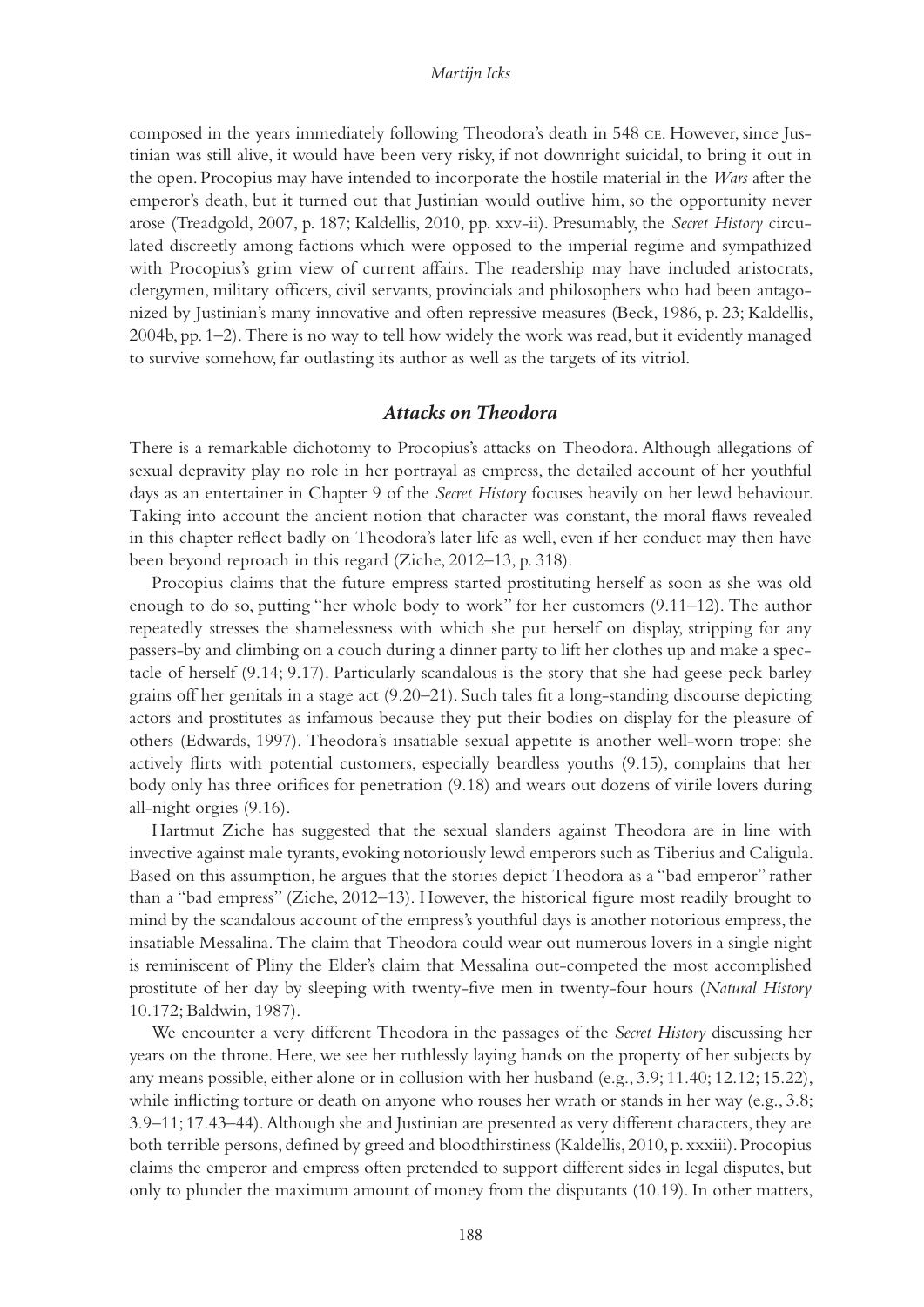<span id="page-7-0"></span>the imperial pair were also in cahoots, pretending to advocate different causes or policies but secretly working together (e.g., 10.14; 10.23; 13.9; 14.8). The resulting impression is that of a thoroughly corrupt regime that never ceases to deceive and exploit its own subjects.

Unlike Tacitus, Procopius does not construct his narrative around the theme of a woman aspiring to masculine power, but that does not mean he was entirely comfortable with Theodora's prominent role at the Byzantine court. He laments that Justinian was so smitten with his mistress that he enabled her to "acquire extraordinary power and vast amounts of money", remarking that "the state itself became fuel for the fire of his passion" (9.31–32). Once she had become empress, Theodora gave herself airs, receiving foreign embassies and presenting them with gifts of money, "as if the Roman Empire<sup>[6](#page-11-0)</sup> lay under her command, a thing that had never yet happened in all of history" (30.24). Allegedly, she "had no regard for the dignity of office or the rights of the state" (17.15), broke laws without hesitation when she was out to get someone (16.22), made herself inaccessible to the magistrates who wished to speak with her (15.13–16) and maintained a network of secret informers (16.14). All of this was bad enough, but Theodora went so far as to undermine male authority throughout the Empire, with devastating consequences for public morality:

It was during this time that the morals of all women too were corrupted. For they were given full license to cheat on their husbands and no risk or harm could come to them because of their behaviour. Even those convicted of adultery remained unpunished, because they would go straight to the empress and turn the tables by hauling their husbands into court through a countersuit, despite the fact that the men had been charged with no crimes.

*(*Secret History *17.24)*

According to Procopius, Theodora and Justinian were of one mind in their opposition to virtue and common wellbeing. Whenever they discovered that one of their subordinates was a virtuous man, they reacted with dismay and hastened to destroy him (22.35). The emperor was "earnestly devoted to the constant destruction of mankind", an endeavour in which his wife was happy to assist him (13.8). Together, they succeeded in "[devastating] all of mankind and [visiting] disaster upon the entire inhabited world" (12.16). In fact, Procopius suggests that "these two never seemed to be human beings at all but rather murderous demons of some kind" (12.14). An acolyte who gains access to Justinian is certain he faces "the Lord of Demons himself, . . . seated on the throne right there in the palace" (12.26), while Theodora is also repeatedly associated with demonic forces (12.32; 22.28). Averil Cameron has pointed out that such accusations are to be expected: not only were demons a readily available explanation for evil or misfortune from a Christian perspective, but the charge also constitutes a neat inversion of imperial claims to a superhuman status (Cameron, 1985, pp. 56–57). If Justinian and Theodora boasted to be in league with the divine, suggesting the opposite became a fruitful strategy of attack.

## **Fredegund and Gregory of Tours**

Like Theodora, Fredegund († 597 ce) was not born to high nobility, but rose to power because she ignited a spark in a ruler's heart – in her case, King Chilperic I of Neustria (r. 561–584 ce). The latter belonged to the Frankish dynasty of the Merovingians, whose members ruled several oft-warring kingdoms in sixth-century France and environs. Probably starting out as a servant, Fredegund became the king's lover and eventually his spouse. Allegedly, Chilperic had his second wife, Galswintha, murdered to marry her, leading to a life-long feud between Fredegund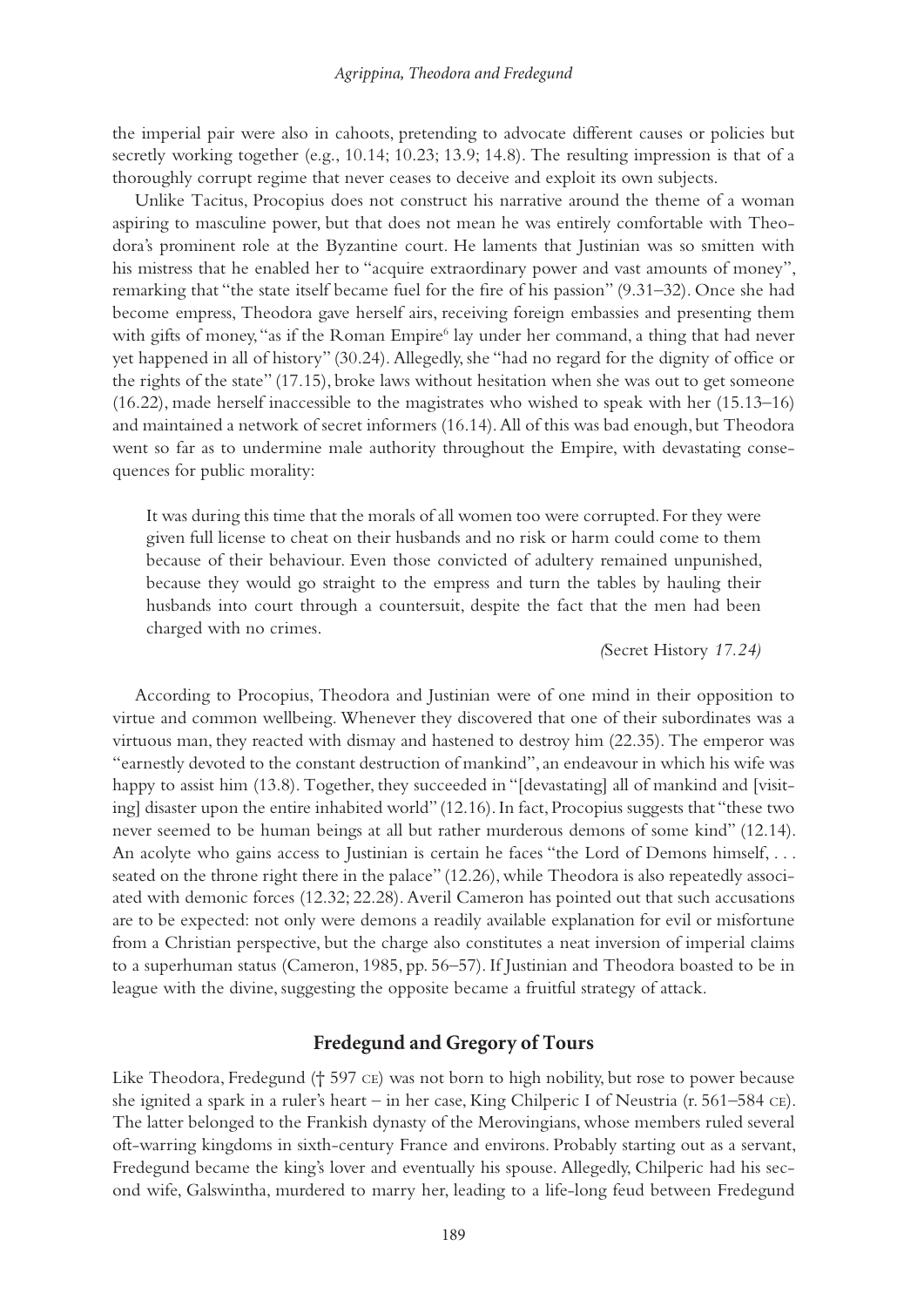<span id="page-8-0"></span>and Galswintha's sister, Queen Brunhilda of Austrasia. After her husband's death, she acted as regent for her infant son Chlothar II. Historical tradition paints Fredegund as a cruel, vindictive woman who did not hesitate to send assassins against anyone who stood in her way, but two recent biographies cast the queen in a more flattering light, calling attention to her positive qualities, such as her strong will and determination (Bernet, 2012; Farnoux, 2013).

Our main source for the history of Merovingian France, including the life of Fredegund, is Gregory of Tours (*c*. 538–594 ce). Hailing from an aristocratic family with roots in the senatorial nobility of Roman Gaul, he became bishop of Tours in 573 ce, a prestigious post which brought him in contact with the highest circles of power. Despite his many responsibilities, Gregory found time to pen an impressive oeuvre, including many saints' lives. His magnum opus was without a doubt the *History of the Franks*, [7](#page-11-0) whose books 5 to 10 provide a detailed narrative of the politics, murders and intrigues in the various Frankish kingdoms of his day and has earned him the honorific "father of French history". Although the historian tends to keep himself in the background, he was often personally involved in these affairs and had met many of the people he wrote about (Goffart, 1988, pp. 112–234; Verdon, 1989; Dailey, 2015).

In all likelihood, Gregory envisioned a broad and varied readership, ranging from kings, queens and aristocrats to clerks, monks and pious laymen. In particular, he may have aimed his *History* at the many pilgrims who came to visit St. Martin's grave at Tours. The work has a clear moral message, describing how pious people are trying to lead a good life in a world rife with violence and sin (Dailey, 2015, pp. 1–15). Fredegund was definitely among the sinful as far as Gregory was concerned – perhaps more so than any other major character in the *History*. It would be fair to say that the relation between the bishop and the queen was less than amiable. Gregory held her personally accountable for the murder of a good friend, Bishop Praetextatus of Rouen. He also had close ties to the Austrasian court, where Fredegund's arch enemy Brunhilda was an influential figure; she shared his devotion to St. Martin and was involved in his promotion to the position of bishop of Tours (Venantius Fortunatus, *Carmina* 5.3; Dailey, 2015, pp. 142–145).

In one remarkable passage of the *History*, Gregory relates how he was summoned to court by King Chilperic on the charge of slandering his wife. Allegedly, he had accused Fredegund of adultery, a charge which reflected badly on the king as well (5.49). Although the bishop managed to get acquitted and hence escaped a death sentence, it shows he had to be careful in what he said and wrote about powerful people who were still alive. Nevertheless, the *History of the Franks* is full of terrible tales about Fredegund – perhaps because its author feared the queen less than he feared the king.

#### *Attacks on Fredegund*

Although Gregory's narrative does not focus on Fredegund to the extent that Tacitus's narrative focused on Agrippina, the Frankish queen emerges as an equally terrifying figure. Whenever she is mentioned in the *History*, she is usually engaged in acts of violence, murder and torture. It has been suggested that we should regard Fredegund's pursuit of violence as part of a strategy of revenge against adversaries by which the Merovingian aristocracy, men as well as women, restored their wounded honour and hence confirmed their position at the top of the social hierarchy (Gradowicz-Pancer, 2002). However, Erin Dailey contests the assumption that women independently and openly using violence was accepted practice in Merovingian France (Dailey, 2015, pp. 156–159). At any rate, it seems clear that Gregory's stories about the violent actions of Fredegund are not meant as a recommendation, but aim to portray her as a dangerous, cruel and ruthless woman.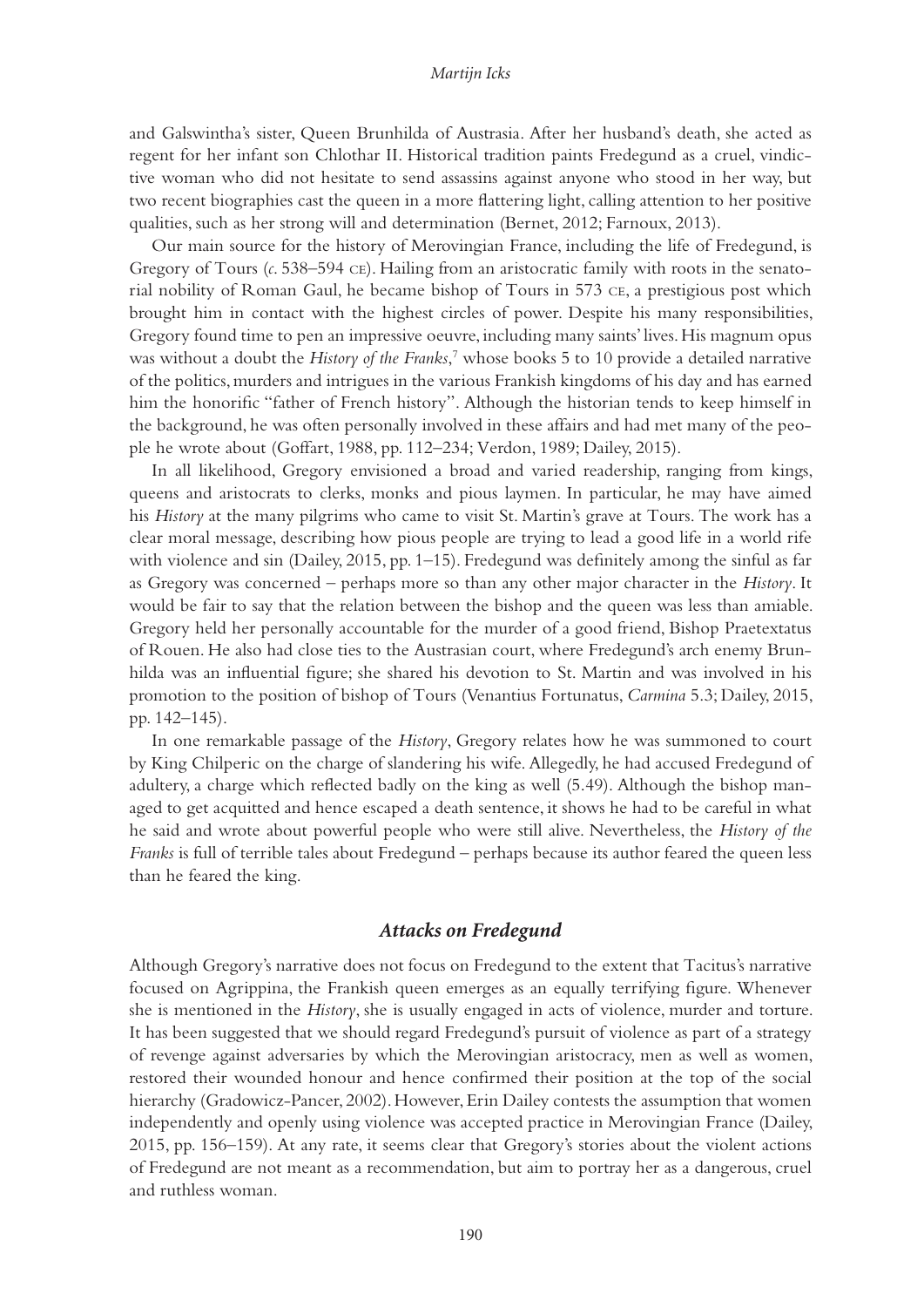#### *Agrippina, Theodora and Fredegund*

Reading the *History of the Franks*, one gets the impression that the Neustrian queen spent most of her time sending out assassins against anyone whose death would bring her political gain or whom she felt had wronged her in some way. She is implicated in many of the murders and attempted murders that riddle Gregory's work, although her involvement often appears to be based on little more than rumour. Allegedly, Fredegund was responsible for the assassination of King Sigebert I of Austrasia (4.51). The historian suggests she may also have had a hand in the deaths of Merovech and Clovis, Chilperic's sons from a previous marriage (5.14; 5.39). Others she is alleged to have sent assassins against include Queen Brunhilda of Austrasia, King Guntram of Burgundy and King Childebert II of Austrasia, although she failed to have them killed (7.20; 8.44; 10.18). In addition, there are numerous references to Fredegund inflicting gruesome torture on her victims, including her own servants and failed assassins (e.g., 5.39; 6.32; 6.34; 7.15; 7.20; 8.41). There are even hints that the queen was involved in witchcraft, which was closely associated with poison, for instance in the story that she drugged two reluctant assassins to make them carry out her will (8.29) and in her denouncement as *malefica* by a royal envoy, a word that can mean both "witch" and "evil-doer" (7.41; Dailey, 2015, pp. 136–138).

Gregory goes into great detail about the conflict between Fredegund and Bishop Praetextatus of Rouen, who was accused of supporting a rebellion against Chilperic. The historian, who was involved in the trial, presents his colleague and friend as an innocent victim of the ruthless queen, claiming that Fredegund tried to bribe him to help her take Praetextatus down. Although Gregory refused, the other bishops who were present at the trial sided with the royal couple, leading to the man's conviction and exile (5.18). When Praetextatus returned to Rouen after Chilperic's death, Fredegund had him stabbed by one of her lackeys while he was celebrating Easter mass; an astonishing testimony to her godlessness and lack of respect for episcopal authority. The queen even came to gloat at his deathbed, hypocritically promising him to punish the assailant. However, the bishop was not fooled, telling her that she had been "the cause of much evil in this world" (8.31). (See Gradowicz-Pancer, 2003 for a detailed discussion of this episode.)

Apart from the pain and death she inflicted on her victims, Fredegund was also a bad queen because she failed as a mother (Dailey, 2015, pp. 131–134). She frequently came to blows with her daughter Rigunth, who relentlessly scorned her for her low birth. This led to an infamous episode in which the queen lured her daughter to a chest full of necklaces and jewels, inviting her to take whatever she wanted. When Rigunth complied, "her mother suddenly seized the lid and slammed it down on her neck. She leant on it with all her might and the edge of the chest pressed so hard against the girl's throat that her eyes were soon standing out of her head" (9.34). Gregory also relates how Fredegund was prepared to abandon her infant son Samson to his fate when he fell ill without even having him baptized (and thus endangering his chances of going to heaven), apparently afraid that she would catch the disease (5.22). When two of her other children caught dysentery, she temporarily repented of her sins, but the children died anyway (5.34) and the irredeemable Fredegund was soon back to her old tricks.

King Chilperic is treated in somewhat milder terms than his wife; in fact, Gregory at times suggests that he committed evil deeds on her instigation (e.g., 5.18; 5.39). However, after reporting the king had passed away, the historian provides a scathing obituary, characterizing the deceased monarch as "the Nero and Herod of our times" (6.46). This strongly suggests that Gregory was holding back his contempt while it was still too risky to voice it openly; after all, Tours fell under the dominion of Chilperic for most of the first half of his episcopate (Wood, 1993, pp. 254–257). Strikingly, the historian appears to have had no such reservations in reporting the murderous exploits of Fredegund. Yet one charge he did not level against her in books 5 and 6 of the *History* was adultery; undoubtedly, his trial for slander had taught him that this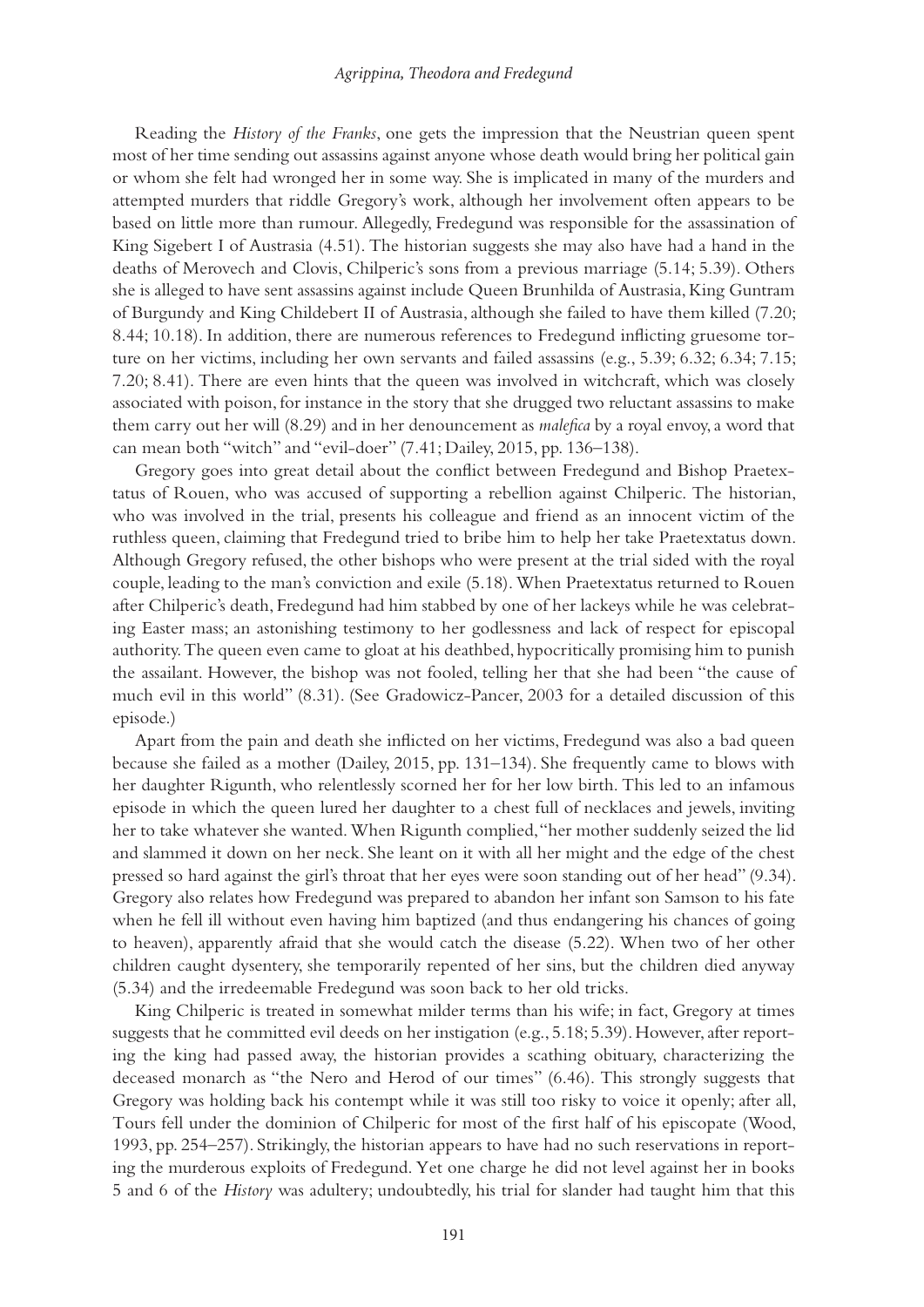<span id="page-10-0"></span>was a no-go area as far as Chilperic was concerned. Only in later books, written after the king's death, did he raise doubts about Fredegund's marital fidelity; most notably in his remark that her son Chlothar was "said to be" [*dicitur*] fathered by Chilperic (8.31; Wood, 1993, pp. 257–259).

Dailey has commented on the way Gregory's narrative consistently contrasts Fredegund with her arch enemy, Queen Brunhilda of Austrasia. Where the former is portrayed as a bad influence on her husband, a bad mother and a cold-blooded murderess, the latter is portrayed as a charming spouse, a devoted mother and an innocent victim of several assassination attempts. However, taking other sources such as the *Fredegar Chronicle* into account, Brunhilda's ruthless politicking does not appear all that different from Fredegund's. She certainly died an ignominious death: torn apart by horses on conviction of possibly as many as ten (!) charges of regicide. It seems, then, that Gregory's oppositional portraits of the two queens tell us more about his own preferences and allegiances than about their actual moral fibre. By stressing the virtues of the one, real or alleged, the vices of the other became all the more appalling (Dailey, 2015, pp. 118–140).

## **Conclusion**

The vivid portraits of Agrippina, Theodora and Fredegund painted by hostile historians leave the reader with the strong impression that these were horrible people, representing the very worst that monarchical rule – particularly female monarchical rule – had to offer. In this chapter, I have made no attempt to establish the truth or falsehood of the many allegations hurled against these women. (Considering the fragmentary and biased nature of the evidence, that would be no mean task, to say the least.) Reading the *Annals*, the *Secret History* and the *History of the Franks*, however, it seems clear that these works make every effort to cast their targets in a negative light, constantly emphasizing their flaws, downplaying or ignoring their strengths and interpreting their acts in the worst possible way. As such, they are clearly attempts at character assassination.<sup>8</sup>

The empresses discussed in this chapter emerge as distinct personalities whose individual vices and foul deeds are measured by the varying cultural standards of their detractors. Clearly, firstcentury Rome was a very different place from Merovingian France and Procopius was a very different author from Gregory, with different ideas on proper and improper behaviour for imperial women. Nevertheless, on a general level there are some clear similarities in the way Agrippina, Theodora and Fredegund are presented as "evil". All three are accused of abusing their power to inflict harm on their subjects, either through "legal" means such as rigged trials, or clandestinely through the employment of poison or daggers. In this respect, their behaviour is not much different from that of numerous alleged (male) tyrants in history, from Tiberius to Vladimir Putin.

However, in the case of these empresses there is an aggravating factor: their gender. The historians who write about them problematize the wielding of power by women to varying degrees. For Tacitus, Agrippina's ability to transgress the limitations of her sex and take on a semi-despotic role through the manipulation of her husband and, to a lesser extent, her son, was a dire sign of the deterioration that imperial rule had brought to Roman politics (Ginsburg, 2006, pp. 131–132). Procopius and Gregory did not place so much emphasis on the usurpation of male power by Theodora and Fredegund, but also raised issues with the agency they acquired as imperial women, such as the great influence they had on Justinian and Chilperic. Without question, all three historians make it clear that Agrippina, Theodora and Fredegund did not meet the standards to which they held women in general and imperial women in particular. Many of the character attacks they launch against the empresses relate to their gender, ranging from bad motherhood and the domineering of their husbands to hints of witchcraft and uncontrolled sexuality. Instead of acting as female role models, the notorious trio fails to live up to feminine ideals.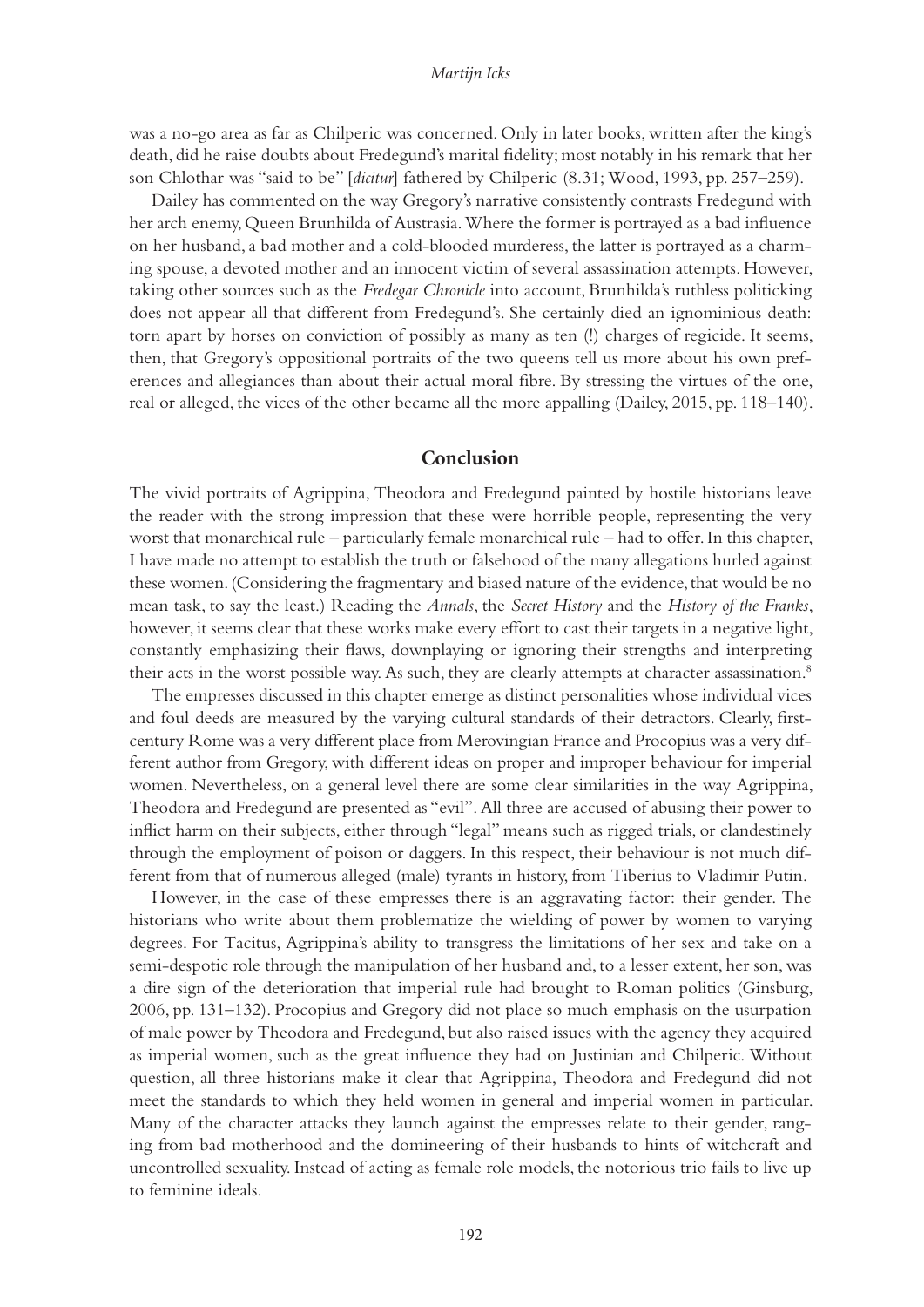<span id="page-11-0"></span>The dynamics of character assassination vary from case to case. Tacitus smeared an empress who had been dead for decades at the time of writing. However, Gregory and Procopius partook in mudslinging against imperial women who were either still alive or whose good reputation was still upheld by the current regime. We can classify the allegations in the *Secret History* and the *History of the Franks* as vertical attacks, in the sense that they were aimed at targets who wielded much more power, prestige and resources than the historians writing against them. This means that Procopius and Gregory took a very real risk when they engaged in character assassination. As we have seen, they employed various strategies to protect themselves. Procopius kept his damning writings secret for all but a like-minded in-group, while Gregory postponed the publication of particularly offensive allegations (such as Fredegund's adultery) to an opportune time.

The significance of these character attacks should not be underestimated. In times without anything resembling a critical and independent press, very few means were available to challenge the positive self-images broadcast by those in power. Dress, ceremony, sculpture and other media would have made Agrippina, Theodora and Fredegund awe-inspiring figures to many contemporaries. Writing history was a way to voice an alternative point of view and reveal the ugly face of power behind the façade, at least to later generations. As Procopius wrote in the introduction to his work:

And yet in the end I was moved to write the history of these deeds by the following consideration, namely that it would also be made perfectly clear to future tyrants that punishment was almost certainly going to befall them on account of their wickedness, as it did those in my narrative. In addition, their deeds and characters would be publicized in writing for all time, which might give some pause to their illegalities.

*(*Secret History *1.8)*[9](#page-12-0)

Perhaps tyrants were not always punished, at least not during their lifetimes. But through their critical assessments of the high and mighty, Tacitus, Procopius and Gregory helped to set and guard the socio-political norms of their times. Those norms applied to both genders, but imposed particularly strict limitations on female power. Women who refused to play by the rules, or gave off that impression, put their legacy in peril. Regardless of their qualities, they might very well end up as evil empresses.

#### **Notes**

- [\\*](#page-1-0) My thanks to Jennifer Keohane and Marlena Whiting for their helpful comments.
- [1.](#page-2-0) For the sake of convenience, I will use "imperial" and "empresses" when discussing all three women together, while using "royal" and "queen" when talking exclusively about Fredegund.
- [2.](#page-2-0) Other authors have also written about these female rulers: for instance Suetonius and Cassius Dio in case of Agrippina, Malalas in case of Theodora and the author of the *Fredegar Chronicle* in case of Fredegund, but their works have not reached the same level of influence and will be left out of consideration.
- [3.](#page-2-0) Agrippina Minor in Latin. She was a daughter of Agrippina the Elder (Maior).
- [4.](#page-5-0) Allegedly, Agrippina and her sisters had committed incest with their brother Caligula as well; see Suetonius, *Life of Caligula* 24.1; Cassius Dio, *Roman History* 59.3.6. Unfortunately, Tacitus's account of this period has been lost.
- [5.](#page-5-0) *Anekdota* means "unpublished material" in Greek. As is often the case with ancient texts, these titles were only assigned to the work in early modern times.
- [6.](#page-7-0) Where modern scholars are inclined to make a (somewhat arbitrary) distinction between the Roman and the Byzantine Empire, the Byzantines themselves did not do so.
- [7.](#page-8-0) The current title dates from the late Carolingian age. In fact, in his work Gregory expresses no particular interest in Frankish identity or the Franks as a people.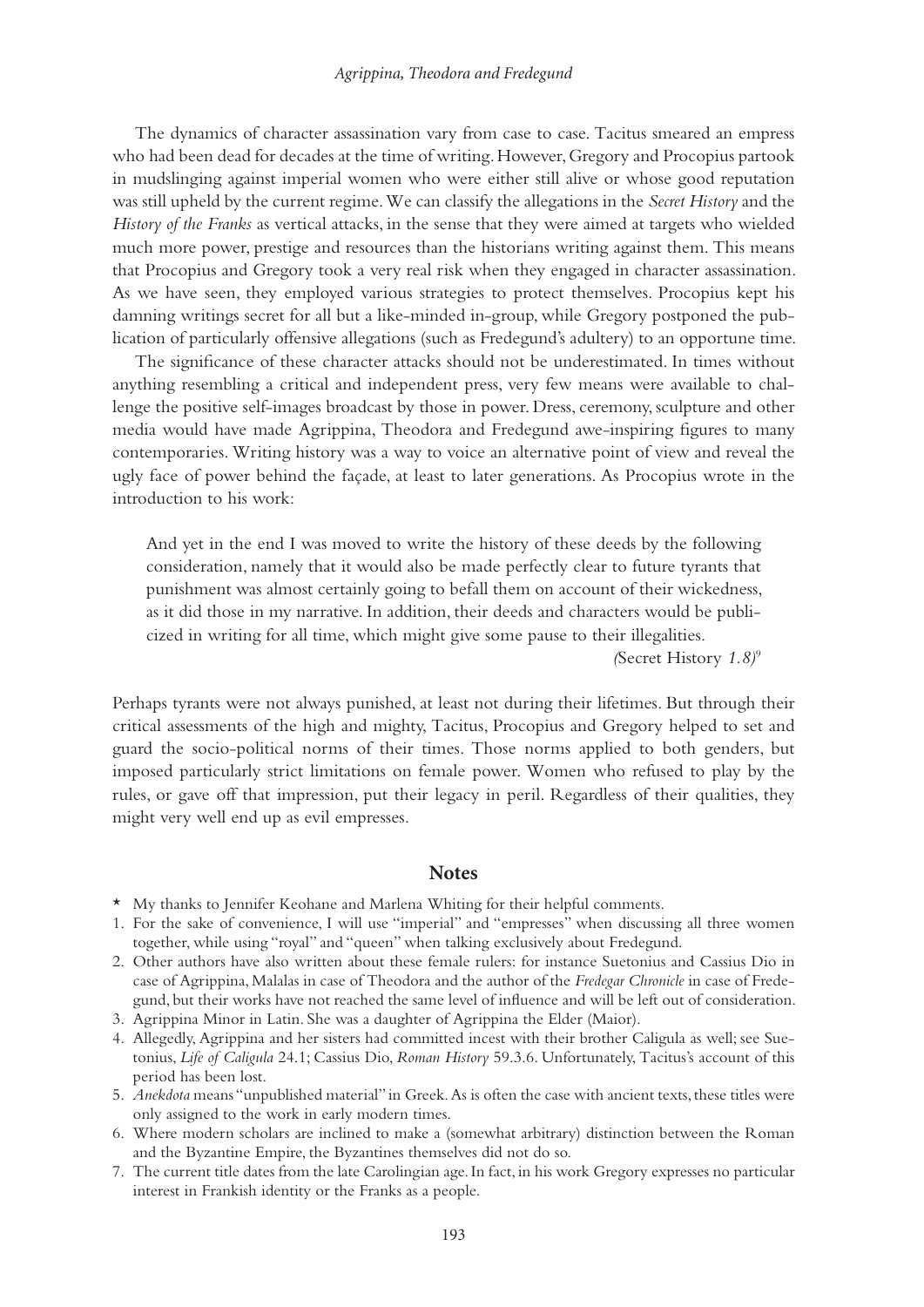- <span id="page-12-0"></span>[8.](#page-10-0) As we established in our theoretical framework (Chapter 1 of this volume), character attacks do not have to be exclusively or even mainly grounded in falsehoods.
- [9.](#page-11-0) Compare the similar sentiment voiced by Tacitus in *Annals* 3.65, quoted earlier in this chapter.

# **Bibliography**

#### *Primary sources*

Gregory of Tours, *The History of the Franks* (trans. L. Thorpe). Procopius of Caesarea, *The Secret History* (trans. A. Kaldellis). Tacitus, *The Annals* (trans. J. Jackson).

## *Modern studies*

Baldwin, B. (1987) 'Sexual rhetoric in Procopius', *Mnemosyne*, 40, pp. 150–152.

- Barrett, A. A. (1996) *Agrippina: Sex, power and politics in the early empire*. London: Routledge.
- Bauman, R. A. (1992) *Women and politics in ancient Rome*. London and New York: Routledge.

Baus, L. (2015) *Kaiserin Agrippina und Seneca. Die Rehabilitation*. Homburg: Asclepios Edition.

Beck, H.-G. (1986) *Kaiserin Theodora und Prokop. Der Historiker und sein Opfer*. Munich and Zürich: Piper.

Bernet, A. (2012) *Frédégonde. Épouse de Chilpéric Ier*. Paris: Pygmalion.

- Breisach, E. (1994) *Historiography: Ancient, medieval, & modern*. 2nd edition. Chicago and London: The University of Chicago Press.
- Burke, P. (1989) 'History as social memory', in Butler, Th. (ed.), *Memory: History, culture and the mind*. Malden, MA: Blackwell Publishing, pp. 97–113.
- Cameron, A. (1985) *Procopius and the sixth century*. London: Duckworth.
- Cesaretti, P. (2004) *Theodora: Empress of Byzantium*. Trans. Giammanco Frongia, R. M. New York: Vendome Press.
- Dailey, E. T. (2015) *Queens, consorts, concubines: Gregory of Tours and women of the Merovingian elite*. Leiden and Boston: Brill.
- Edwards, C. (1997) 'Unspeakable professions: Public performance and prostitution in ancient Rome', in Hallett, J. P. and Skinner, M. B. (eds.), *Roman sexualities*. Princeton: Princeton University Press, pp. 66–95.
- Evans, J. A. (2011) *The power game in Byzantium: Antonina and the empress Theodora*. London and New York: Continuum.
- Farnoux, C. (2013) *Ravissante Frédégonde. Reine de fer*. Paris: Amalthee.
- Foubert, L. (2006) *Agrippina. Keizerin van Rome*. Louvain: Davidsfonds.
- Ginsburg, J. (2006) *Representing Agrippina: Constructions of female power in the early Roman empire*. Oxford: Oxford University Press for the American Philological Association.
- Goffart, W. (1988) *The narrators of barbarian history (A.D. 550–800): Jordanes, Gregory of Tours, Bede, and Paul the Deacon*. Princeton: Princeton University Press.
- Gradowicz-Pancer, N. (2002) 'De-gendering female violence: Merovingian female honour as an exchange of violence', *Early Medieval Europe*, 11, pp. 1–18.
- Gradowicz-Pancer, N. (2003) 'Femmes royales et violences anti-épiscopales à l'époque mérovingienne: Frédégonde et le meurtre de l'évêque Prétextat', in Fryde, N. and Reitz, D. (eds.), *Bischofsmord im Mittelalter/Murder of bishops*. Göttingen: Vandenhoeck & Ruprecht, pp. 37–50.
- Icks, M. (2017) 'Cross-dressers in control: Transvestism, power and the balance between the sexes in the literary discourse of the Roman empire', in Campanile, D., Carlà-Uhink, F. and Facella, M. (eds.), *TransAntiquity: Cross-dressing and transgender dynamics in the ancient world*. London and New York: Routledge, pp. 65–82.
- Joshel, S. (1997) 'Female desire and the discourse of empire: Tacitus's Messalina', in Hallett, J. P. and Skinner, M. B. (eds.), *Roman sexualities*. Princeton: Princeton University Press, pp. 221–254.
- Kaldellis, A. (2004a) 'Identifying dissident circles in sixth-century Byzantium: The friendship of Prokopios and Ioannes Lydos', *Florilegium*, 21, pp. 1–17.
- Kaldellis, A. (2004b) *Procopius of Caesarea: Tyranny, history, and philosophy at the end of antiquity*. Philadelphia: University of Pennsylvania Press.